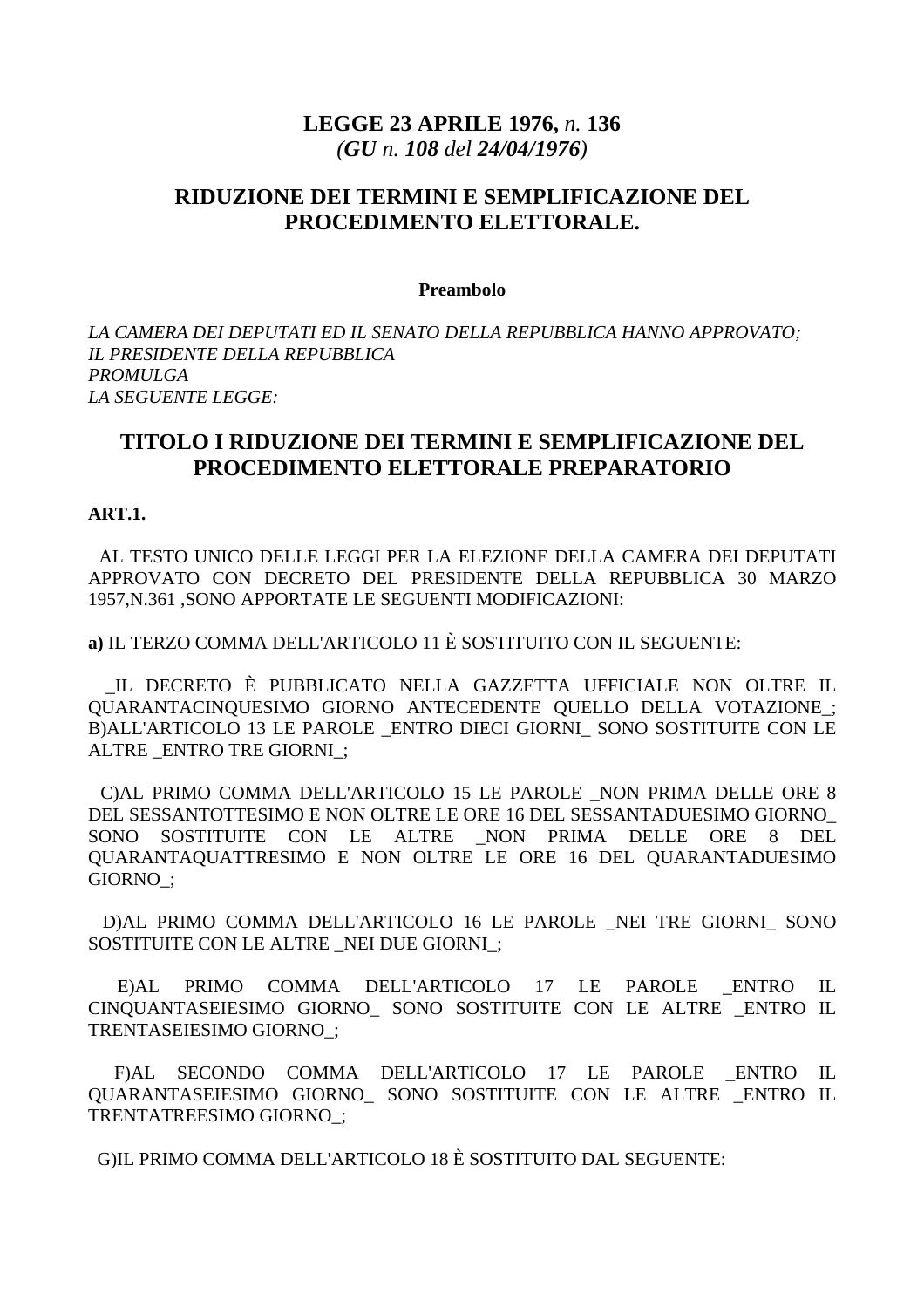LE LISTE DEI CANDIDATI PER OGNI COLLEGIO DEVONO ESSERE SOTTOSCRITTE DA NON MENO DI 350 E NON PIÙ DI 700 ELETTORI ISCRITTI NELLE LISTE ELETTORALI DEL COLLEGIO. NESSUNA SOTTOSCRIZIONE È RICHIESTA PER I PARTITI O GRUPPI POLITICI COSTITUITI IN GRUPPO PARLAMENTARE NELLA LEGISLATURA PRECEDENTE ANCHE IN UNA SOLA DELLE CAMERE O CHE NELL'ULTIMA ELEZIONE ABBIANO PRESENTATO CANDIDATURE CON PROPRIO CONTRASSEGNO E ABBIANO OTTENUTO ALMENO UN SEGGIO IN UNA DELLE DUE CAMERE :

H)AL PRIMO COMMA DELLO ARTICOLO 20 LE PAROLE \_DALLE ORE 8 DEL CINOUANTACINOUESIMO GIORNO ALLE ORE 20 DEL OUARANTACINOUESIMO **SOSTITUITE CON** LE **ALTRE DALLE** GIORNO **SONO ORE** 8 DEL. TRENTACINQUESIMO GIORNO ALLE ORE 20 DEL TRENTADUESIMO GIORNO ;

DAL PRIMO COMMA DELL'ARTICOLO 22 LE PAROLE ENTRO CINOUE GIORNI DALLA SCADENZA\_ SONO SOSTITUITE CON LE ALTRE \_ENTRO IL GIORNO SUCCESSIVO ALLA SCADENZA :

L) ALL'ARTICOLO 22 SONO AGGIUNTI, IN FINE, I SEGUENTI COMMI:

I DELEGATI DI CIASCUNA LISTA POSSONO PRENDERE COGNIZIONE.ENTRO LA STESSA GIORNATA.DELLE CONTESTAZIONI FATTE DALL'UFFICIO CENTRALE CIRCOSCRIZIONALE E DELLE MODIFICAZIONI DA OUESTO APPORTATE ALLA LISTA.

L'UFFICIO CENTRALE CIRCOSCRIZIONALE SI RIUNISCE NUOVAMENTE IL GIORNO SUCCESSIVO ALLE ORE 12 PER UDIRE EVENTUALMENTE I DELEGATI DELLE LISTE CONTESTATE O MODIFICATE ED AMMETTERE NUOVI DOCUMENTI NONCHÉ **CORREZIONI FORMALI E DELIBERARE IN MERITO:** 

M) AL PENULTIMO COMMA DELL'ARTICOLO 23 LE PAROLE NEI TRE GIORNI SONO SOSTITUITE CON LE ALTRE \_NEI DUE GIORNI ;

N)AL N.5)DELL'ARTICOLO 24 LE PAROLE ENTRO IL VENTESIMO GIORNO SONO SOSTITUITE CON LE ALTRE ENTRO IL QUINDICESIMO GIORNO ;

O)AL PRIMO COMMA DELL'ARTICOLO 25,LE PAROLE DA L'ATTO DI DESIGNAZIONE FINO A DELLE ELEZIONI SONO SOSTITUITE DALLE SEGUENTI:

L'ATTO DI DESIGNAZIONE DEI RAPPRESENTANTI PRESSO GLI UFFICI ELETTORALI DI SEZIONE È PRESENTATO ENTRO IL VENERDÌ PRECEDENTE L'ELEZIONE, AL SEGRETARIO DEL COMUNE CHE NE DOVRÀ CURARE LA TRASMISSIONE AI PRESIDENTI DELLE SEZIONI ELETTORALI O È PRESENTATO DIRETTAMENTE AI SINGOLI PRESIDENTI DELLE SEZIONI IL SABATO POMERIGGIO OPPURE LA MATTINA STESSA DELLE ELEZIONI, PURCHÈ PRIMA DELL'INIZIO DELLA VOTAZIONE.

IL SECONDO COMMA DELL'ARTICOLO 25 È ABROGATO:

PRIMO COMMA DELL'ARTICOLO 27 LE PAROLE  $IL$  $P|AL$ ENTRO QUARANTACINQUESIMO GIORNO\_ SONO SOSTITUITE CON LE ALTRE \_ENTRO IL TRENTASEIESIMO GIORNO: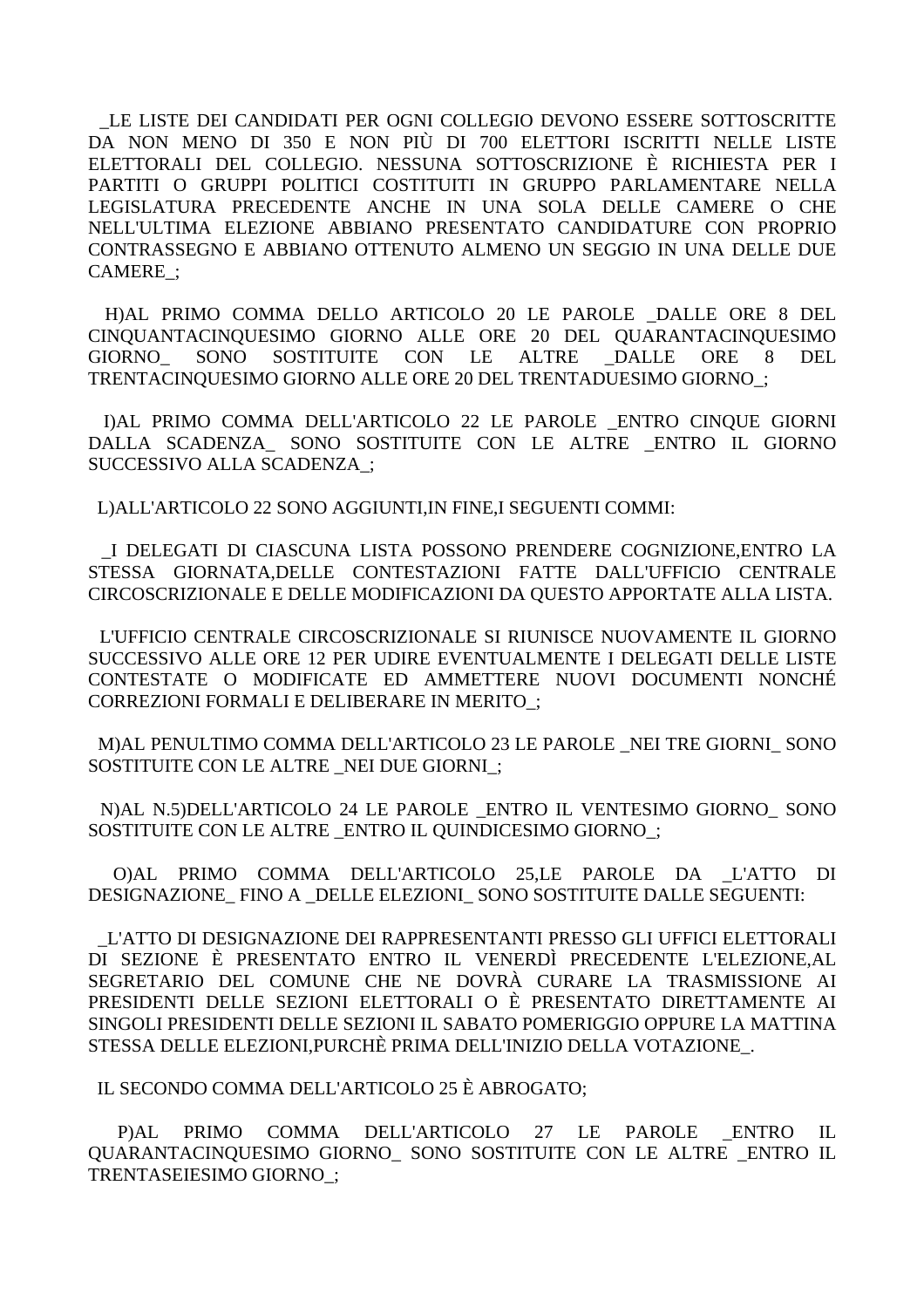Q)AL PRIMO COMMA DELL'ARTICOLO 28 LE PAROLE \_DAL QUINDICESIMO GIORNO SONO SOSTITUITE CON LE ALTRE DALL'OTTAVO GIORNO ;

R) AL PRIMO COMMA DELL'ARTICOLO 33 LE PAROLE ENTRO TRENTA GIORNI SONO SOSTITUITE CON LE SEGUENTI\_ENTRO QUINDICI GIORNI\_;

S)AL PRIMO COMMA, N.3), DELLO ARTICOLO 92 LE PAROLE DALLE ORE 8 DEL CINQUANTACINQUESIMO GIORNO ALLE ORE 20 DEL QUARANTACINQUESIMO SOSTITUITE CON **ALTRE** DALLE **ORE** GIORNO **SONO** LE 8 **DEL** TRENTACINQUESIMO GIORNO ALLE ORE 20 DEL TRENTADUESIMO GIORNO.

### **ART.2.**

ALLA LEGGE 6 FEBBRAIO 1948.N.29 .RECANTE NORME PER LA ELEZIONE DEL SENATO DELLA REPUBBLICA, SONO APPORTATE LE SEGUENTI MODIFICAZIONI:

a) ALL'ARTICOLO 7 LE PAROLE ENTRO DIECI GIORNI SONO SOSTITUITE CON LE ALTRE ENTRO TRE GIORNI: **b**) L'ARTICOLO 8 È SOSTITUITO DAL SEGUENTE:

I PARTITI O GRUPPI POLITICI ORGANIZZATI CHE INTENDONO PRESENTARE CANDIDATURE PER LA ELEZIONE DEL SENATO DEBBONO DEPOSITARE PRESSO IL MINISTERO DELL'INTERNO IL CONTRASSEGNO O I CONTRASSEGNI CON I OUALI DICHIARANO DI VOLER DISTINGUERE LE CANDIDATURE MEDESIME.CON L'OSSERVANZA DELLE NORME DI CUI AGLI ARTICOLI 14,15,16 E 17 DEL DECRETO DEL. **PRESIDENTE DELLA REPUBBLICA**  $30<sup>2</sup>$ **MARZO** 1957.N.361 : C)L'ARTICOLO 9 È SOSTITUITO DAL SEGUENTE:

LA PRESENTAZIONE DELLE CANDIDATURE PER I SINGOLI COLLEGI È FATTA PER GRUPPI AI OUALI I CANDIDATI ADERISCONO CON L'ACCETTAZIONE DELLA CANDIDATURA.CIASCUN GRUPPO DEVE COMPRENDERE UN NUMERO DI CANDIDATURE ANCHE SE RELATIVE ALLA STESSA PERSONA NON INFERIORE A TRE E NON SUPERIORE AL NUMERO DEI COLLEGI DELLA REGIONE.

NESSUN CANDIDATO PUÒ ACCETTARE LA CANDIDATURA IN PIÙ DI UNA REGIONE E PER PIÙ DI TRE COLLEGI.LA CANDIDATURA DELLA STESSA PERSONA IN PIÙ DI UNA REGIONE IMPORTA NULLITÀ DELLA ELEZIONE.SE IL CANDIDATO HA ACCETTATO LA CANDIDATURA IN PIÙ DI TRE COLLEGI SARANNO ELIMINATE QUELLE CHE SIANO STATE INDICATE PER ULTIMO.

PER IL MOLISE LE CANDIDATURE NON POSSONO ESSERE INFERIORI A DUE E I CANDIDATI NON POSSONO PRESENTARSI IN PIÙ DI DUE COLLEGI.

PER OGNI CANDIDATO DEVE ESSERE INDICATO COGNOME, NOME, LUOGO E DATA DI NASCITA, IL COLLEGIO PER IL QUALE VIENE PRESENTATO, E CON QUALE DEI CONTRASSEGNI DEPOSITATI PRESSO IL MINISTERO DELL'INTERNO SI INTENDA CONTRADDISTINGUERLO.

È CONSENTITA LA PRESENTAZIONE, NELL'AMBITO DELLA STESSA REGIONE, DI PIÙ GRUPPI AVENTI LO STESSO CONTRASSEGNO SEMPRE CHE I CANDIDATI DI CIASCUN GRUPPO VENGANO PRESENTATI IN COLLEGI DIVERSI.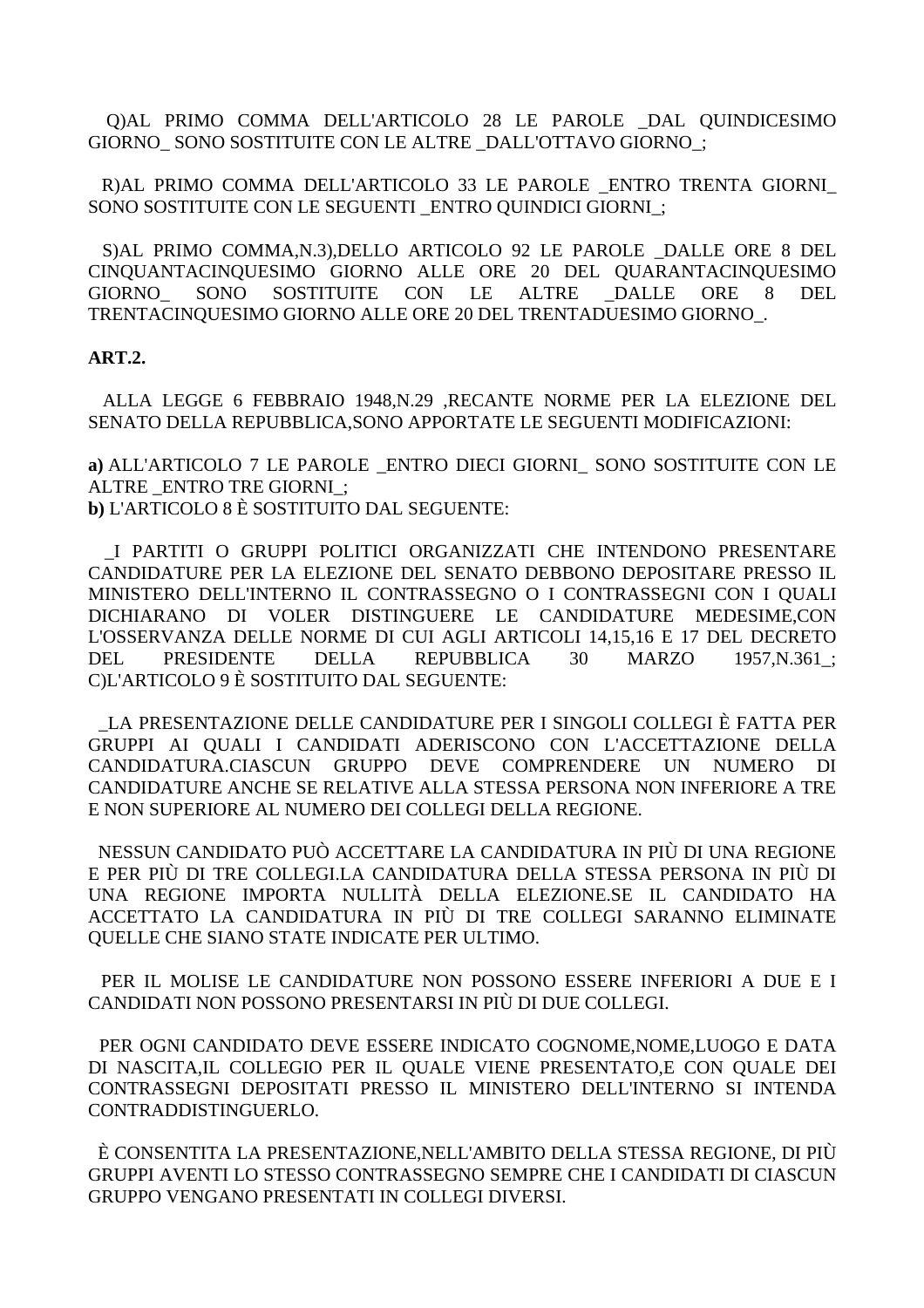LA DICHIARAZIONE DI PRESENTAZIONE DEL GRUPPO DEI CANDIDATI DEVE CONTENERE LA INDICAZIONE DEI NOMINATIVI DI DUE DELEGATI EFFETTIVI E DI DUE SUPPLENTI.

TALE DICHIARAZIONE DEVE ESSERE SOTTOSCRITTA DA NON MENO DI 350 E NON PIÙ DI 700 ELETTORI ISCRITTI NELLE LISTE ELETTORALI DI COMUNI DELLA REGIONE. NESSUNA SOTTOSCRIZIONE È RICHIESTA PER I PARTITI O GRUPPI POLITICI DI CUI AL PRIMO COMMA DELL'ARTICOLO 18 DEL DECRETO DEL PRESIDENTE DELLA REPUBBLICA 30 MARZO 1957, N.361.

L'ACCETTAZIONE DELLA CANDIDATURA DEVE ESSERE ACCOMPAGNATA DA APPOSITA DICHIARAZIONE DALLA QUALE RISULTI CHE IL CANDIDATO NON HA ACCETTATO CANDIDATURE IN COLLEGI DI ALTRE REGIONI.

I GRUPPI DI CANDIDATI DEVONO ESSERE PRESENTATI PER CIASCUNA REGIONE ALLA CANCELLERIA DELLA CORTE D'APPELLO O DEL TRIBUNALE SEDE DELL'UFFICIO ELETTORALE REGIONALE.

LA PRESENTAZIONE DEL GRUPPO DI CANDIDATURE VA FATTA, NEL CASO DI PLURALITÀ DI CONTRASSEGNI, CONGIUNTAMENTE **DAI RISPETTIVI** RAPPRESENTANTI DI CUI ALL'ARTICOLO 17 DEL DECRETO DEL PRESIDENTE DELLA REPUBBLICA 30 MARZO 1957, N.361 :

DIL'ARTICOLO 10 È SOSTITUITO DAL SEGUENTE:

L'UFFICIO ELETTORALE REGIONALE VERIFICA SE LE CANDIDATURE SIANO STATE PRESENTATE IN TERMINI E NELLE FORME PRESCRITTE.

I DELEGATI DI CIASCUN GRUPPO DI CANDIDATI POSSONO PRENDERE COGNIZIONE.ENTRO LA STESSA GIORNATA.DELLE CONTESTAZIONI FATTE DALL'UFFICIO ELETTORALE REGIONALE E DELLE MODIFICAZIONI DA QUESTO APPORTATE.

L'UFFICIO ELETTORALE REGIONALE SI RIUNISCE NUOVAMENTE IL GIORNO SUCCESSIVO ALLE ORE 12 PER UDIRE EVENTUALMENTE I DELEGATI DEI GRUPPI DI CANDIDATI ED AMMETTERE NUOVI DOCUMENTI NONCHÉ CORREZIONI FORMALI E DELIBERARE IN MERITO.

**DECISIONI** DELL'UFFICIO ELETTORALE **REGIONALE**  $IN$  $LE$ **ORDINE** ALL'AMMISSIONE DEI GRUPPI DI CANDIDATI SONO COMUNICATE, NELLA STESSA GIORNATA.AI DELEGATI DEI GRUPPI.

CONTRO LE DECISIONI DI ELIMINAZIONE DEI GRUPPI DI CANDIDATI O DELLE CANDIDATURE.I DELEGATI DI CUI AL PRECEDENTE COMMA POSSONO RICORRERE ALL'UFFICIO CENTRALE NAZIONALE PREVISTO DALL' ARTICOLO 12 DEL DECRETO DEL PRESIDENTE DELLA REPUBBLICA 30 MARZO 1957, N.361.

PER LE MODALITÀ ED I TERMINI PER LA PRESENTAZIONE DEI RICORSI NONCHÉ PER LE DECISIONI DEGLI STESSI E PER LE CONSEGUENTI COMUNICAZIONI AI RICORRENTI ED AGLI UFFICI ELETTORALI REGIONALI SI OSSERVANO LE NORME DI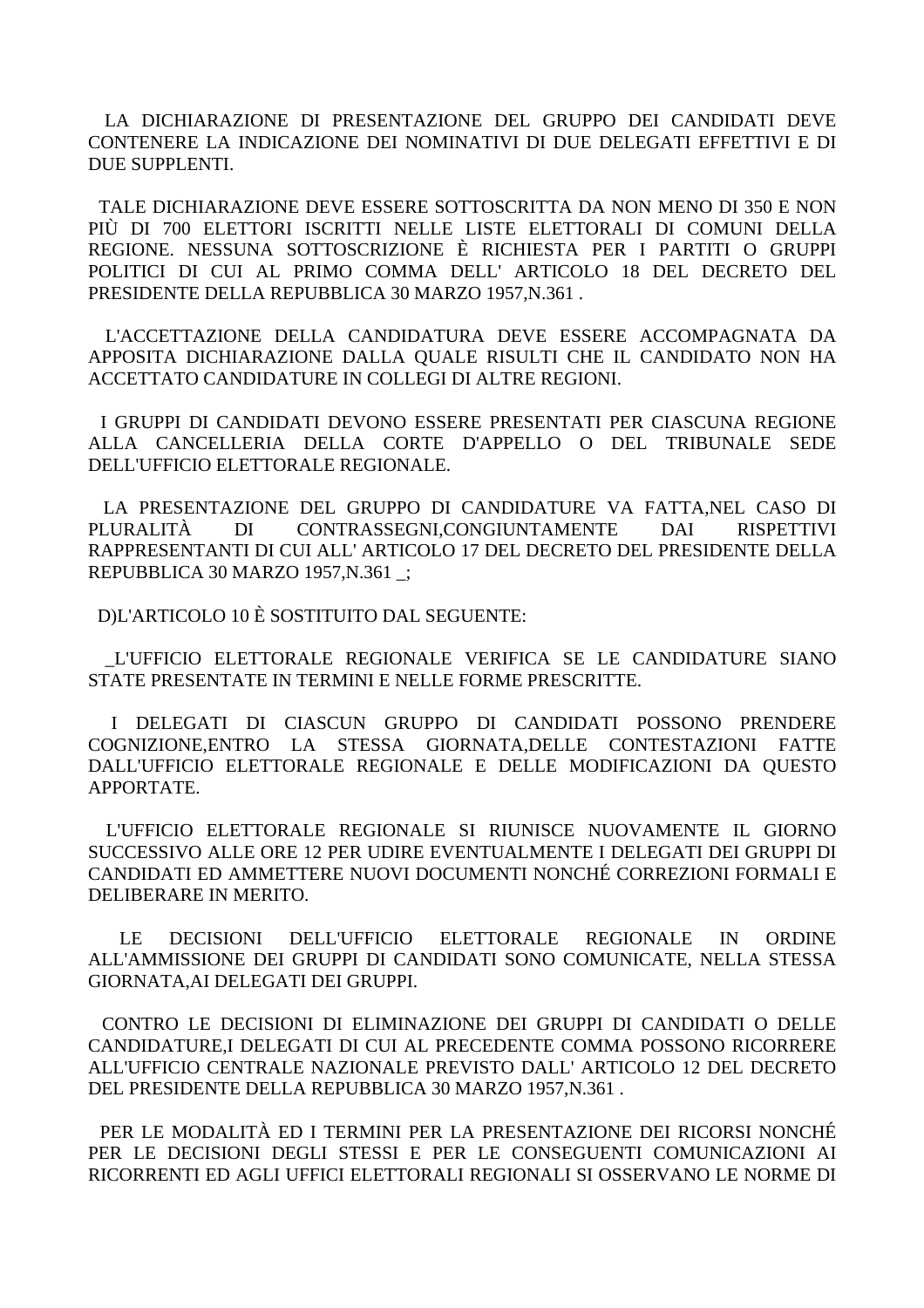CUI ALL'ARTICOLO 23 DEL PREDETTO DECRETO DEL PRESIDENTE DELLA REPUBBLICA ;

E)GLI ARTICOLI 11 E 12 SONO ABROGATI;

FIL PRIMO COMMA DELL'ARTICOLO 13 È SOSTITUITO DAL SEGUENTE:

L'UFFICIO ELETTORALE REGIONALE, APPENA SCADUTO IL TERMINE STABILITO PER LA PRESENTAZIONE DEI RICORSI O.NEL CASO IN CUI SIA STATO PRESENTATO RICORSO, APPENA RICEVUTA LA COMUNICAZIONE DELLA DECISIONE DELL'UFFICIO CENTRALE NAZIONALE, COMPIE LE SEGUENTI OPERAZIONI:

1) ASSEGNA A CIASCUN GRUPPO DI CANDIDATI CHE SIA STATO AMMESSO UN NUMERO SECONDO L'ORDINE DI PRESENTAZIONE:

2) ASSEGNA PER CIASCUN COLLEGIO UN NUMERO D'ORDINE A CIASCUN CANDIDATO SECONDO L'ORDINE DI AMMISSIONE DEI RISPETTIVI GRUPPI;

3) COMUNICA AI DELEGATI DEI GRUPPI LE DEFINITIVE DECISIONI ADOTTATE:

4) PROCEDE, PER CIASCUN COLLEGIO, PER MEZZO DELLA PREFETTURA NEL CUI AMBITO HA SEDE L'UFFICIO ELETTORALE CIRCOSCRIZIONALE:A)ALLA STAMPA DEL MANIFESTO CON IL NOME DEI CANDIDATI,CON I RELATIVI CONTRASSEGNI E NUMERO D'ORDINE ED ALLO INVIO DEL MANIFESTO AI SINDACI DEI COMUNI DEL COLLEGIO,I OUALI NE CURANO L'AFFISSIONE NELL'ALBO PRETORIO ED IN ALTRI LUOGHI PUBBLICI ENTRO IL QUINDICESIMO GIORNO ANTECEDENTE QUELLO DELLA VOTAZIONE;B)ALLA STAMPA DELLE SCHEDE DI VOTAZIONE,RECANTI LE GENERALITÀ DEI CANDIDATI ED I RELATIVI CONTRASSEGNI.

I NOMINATIVI DEI CANDIDATI ED I RELATIVI CONTRASSEGNI SARANNO RIPORTATI SULLE SCHEDE DI VOTAZIONE E SUL MANIFESTO SECONDO L'ORDINE DI  $CUI AL N.2)$ :

G)L'ARTICOLO 14 È SOSTITUITO DAL SEGUENTE:

LA DESIGNAZIONE DEI RAPPRESENTANTI DEI GRUPPI DI CANDIDATI PRESSO GLI UFFICI ELETTORALI REGIONALI E DEI RAPPRESENTANTI DEI CANDIDATI PRESSO L'UFFICIO ELETTORALE CIRCOSCRIZIONALE E LE SINGOLE SEZIONI È EFFETTUATA DAI DELEGATI DI GRUPPO DEI CANDIDATI CON LE MODALITÀ E NEI TERMINI PREVISTI DALL' ARTICOLO 25 DEL DECRETO DEL PRESIDENTE DELLA REPUBBLICA 30 MARZO 1957, N.361.

I RAPPRESENTANTI PRESSO GLI UFFICI ELETTORALI REGIONALI DEVONO ESSERE ISCRITTI NELLE LISTE ELETTORALI DI UN COMUNE DELLA **REGIONE:I** RAPPRESENTANTI DEI CANDIDATI PRESSO I SEGGI E PRESSO L'UFFICIO ELETTORALE CIRCOSCRIZIONALE DEVONO ESSERE ISCRITTI NELLE LISTE ELETTORALI DEL COLLEGIO:

H)ALL'ARTICOLO 22 LE PAROLE NON PIÙ TARDI DELLE ORE SEDICI DEL QUARANTACINQUESIMO GIORNO ANTECEDENTE\_ SONO SOSTITUITE CON LE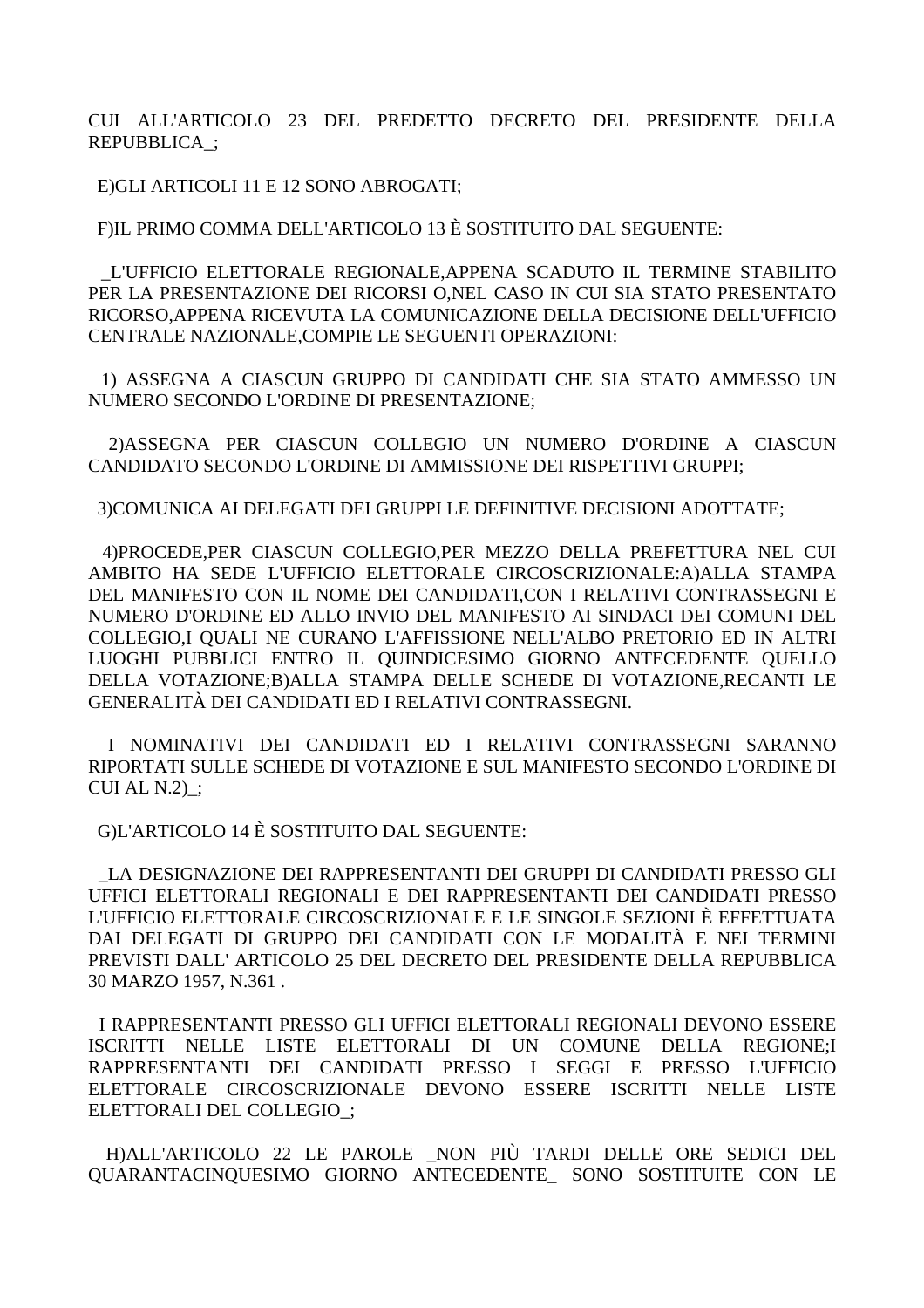ALTRE \_DALLE ORE OTTO DEL TRENTACINQUESIMO GIORNO ALLE ORE VENTI DEL TRENTADUESIMO GIORNO ANTECEDENTI\_;

I)L'ARTICOLO 24 È SOSTITUITO DAL SEGUENTE:

 \_IL DECRETO DI CONVOCAZIONE DEI COMIZI PER LA ELEZIONE DEI SENATORI DEVE ESSERE PUBBLICATO NELLA GAZZETTA UFFICIALE NON OLTRE IL QUARANTACINQUESIMO GIORNO ANTECEDENTE QUELLO DELLA VOTAZIONE\_;

 L)AL SESTO COMMA DELL'ARTICOLO 26 LE PAROLE \_DELL'ARTICOLO 48\_ SONO SOSTITUITE CON LE ALTRE \_DELL'ARTICOLO 64\_;

 M)ALLO OTTAVO COMMA DELL'ARTICOLO 26 LE PAROLE \_ALL'ARTICOLO 47\_ SONO SOSTITUITE CON LE ALTRE \_ ALL'ARTICOLO 67 :

 N)AL NONO COMMA DELL'ARTICOLO 26 LE PAROLE \_DELL'ARTICOLO 52\_ SONO SOSTITUITE CON LE ALTRE DELL'ARTICOLO 73 ;

 O)ALL'UNDICESIMO COMMA DELLO ARTICOLO 26 LE PAROLE \_ALL'ARTICOLO 48\_ SONO SOSTITUITE CON LE ALTRE ALL'ARTICOLO 64.

## **ART.3.**

 ALL' ARTICOLO 2 DELLA LEGGE 27 FEBBRAIO 1958,N.64 , SONO APPORTATE LE SEGUENTI MODIFICAZIONI:

**a)** AL PRIMO COMMA SONO SOPPRESSE LE PAROLE \_FATTA ECCEZIONE PER LE NORME CONTENUTE NEGLI ARTICOLI 14,15,16 E 17 RELATIVE AL DEPOSITO DEI CONTRASSEGNI DI LISTA\_ E DOPO LE PAROLE \_30 MARZO 1957,N.361\_,SONO AGGIUNTE LE ALTRE \_E SUCCESSIVE MODIFICAZIONI\_; **b)** SONO SOPPRESSI IL SECONDO E TERZO COMMA.

# **TITOLO II NORME RELATIVE ALLE OPERAZIONI DI VOTAZIONE E DI SCRUTINIO**

## **ART.4.**

 IL TERZO COMMA DELL' ARTICOLO 26 DELLA LEGGE 6 FEBBRAIO 1948,N.29 ,È ABROGATO.

## **ART.5.**

 NELLE SCHEDE DI VOTAZIONE OCCORRENTI PER LE ELEZIONI DELLA CAMERA DEI DEPUTATI E DEL SENATO DELLA REPUBBLICA È ABOLITA L'APPENDICE,SULLA QUALE ANDAVA APPOSTO IL NUMERO PROGRESSIVO DI CIASCUNA SCHEDA,NONCHÉ LA GOMMATURA SUL LEMBO DI CHIUSURA.

## **ART.6.**

 IL QUARTO COMMA DELL' ARTICOLO 26 DELLA LEGGE 6 FEBBRAIO 1948,N.29 ,È SOSTITUITO DAL SEGUENTE: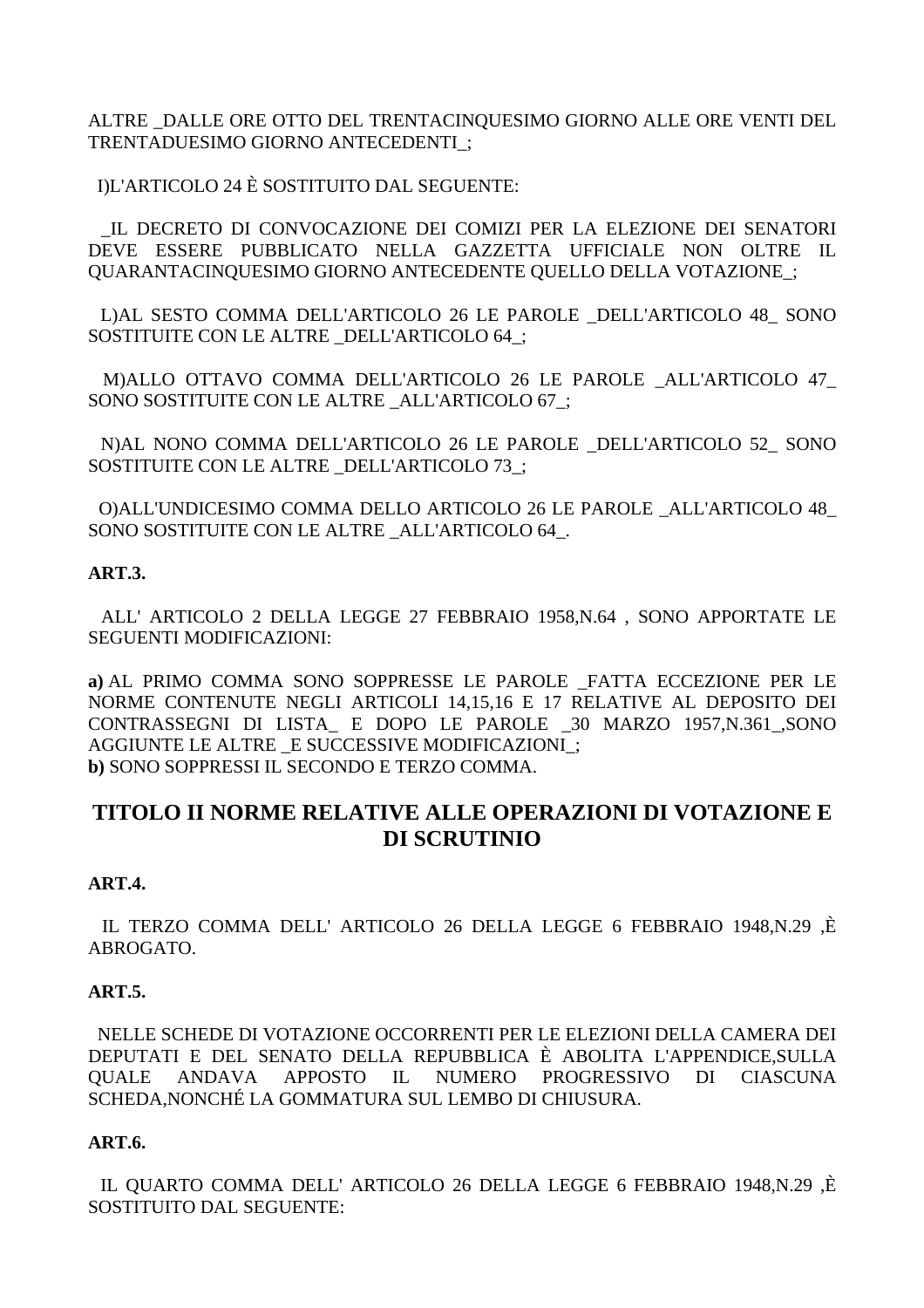L'ELETTORE ISCRITTO NELLE LISTE ELETTORALI PER LE ELEZIONI DELLE DUE CAMERE, DOPO CHE È STATA RICONOSCIUTA LA SUA IDENTITÀ PERSONALE, RITIRA DAL PRESIDENTE DEL SEGGIO LE DUE SCHEDE, CHE DEVONO ESSERE DI DIVERSO E.DOPO AVER ESPRESSO IL VOTO.LE **RICONSEGNA COLORE** CONTEMPORANEAMENTE AL PRESIDENTE IL QUALE LE PONE NELLE RISPETTIVE URNE.

### **ART.7.**

I PLICHI DI CUI ALL' ARTICOLO 67 DEL TESTO UNICO DELLE LEGGI PER LA ELEZIONE DELLA CAMERA DEI DEPUTATI APPROVATO CON DECRETO DEL PRESIDENTE DELLA REPUBBLICA 30 MARZO 1957, N.361, DEBBONO ESSERE RIMESSI CONTEMPORANEAMENTE, PRIMA CHE INIZINO LE OPERAZIONI DI SCRUTINIO, PER IL TRAMITE DEL COMUNE AL PRETORE DEL MANDAMENTO CHE NE RILASCIA RICEVUTA.

I PLICHI CONTENENTI GLI ATTI DELLO SCRUTINIO DEVONO ESSERE RECAPITATI.AL TERMINE DELLE OPERAZIONI DEL SEGGIO.DAL PRESIDENTE O.PER SUA DELEGAZIONE SCRITTA, DA UNO SCRUTATORE AL SINDACO DEL COMUNE, IL QUALE PROVVEDERÀ AL SOLLECITO INOLTRO AGLI UFFICI CUI SONO DIRETTI.

IL PLICO DI CUI ALL'ARTICOLO 75.0UINTO COMMA, DEL PREDETTO TESTO UNICO DEVE ESSERE RECAPITATO, CON LE STESSE MODALITÀ DI CUI AL PRECEDENTE COMMA, AL SINDACO DEL COMUNE, IL QUALE PROVVEDERÀ AL SUCCESSIVO **INOLTRO AL PRETORE.** 

### **ART.8.**

I DETENUTI AVENTI DIRITTO AL VOTO SONO AMMESSI A VOTARE CON LE MODALITÀ DI CUI AL SUCCESSIVO ARTICOLO 9 NEL LUOGO DI DETENZIONE.

A TALE EFFETTO GLI INTERESSATI DEVONO FAR PERVENIRE NON OLTRE IL TERZO GIORNO ANTECEDENTE LA DATA DELLA VOTAZIONE AL SINDACO DEL COMUNE.NELLE CUI LISTE ELETTORALI SONO ISCRITTI.UNA DICHIARAZIONE ATTESTANTE LA VOLONTÀ DI ESPRIMERE IL VOTO NEL LUOGO DI DETENZIONE.LA DICHIARAZIONE,CHE DEVE ESPRESSAMENTE INDICARE IL NUMERO DELLA SEZIONE ALLA QUALE L'ELETTORE È ASSEGNATO E IL SUO NUMERO DI ISCRIZIONE NELLA LISTA ELETTORALE DI SEZIONE, RISULTANTI DAL **CERTIFICATO** ELETTORALE. DEVE RECARE IN CALCE L'ATTESTAZIONE DEL DIRETTORE DELL'ISTITUTO COMPROVANTE LA DETENZIONE DELL'ELETTORE,ED È INOLTRATA AL COMUNE DI DESTINAZIONE PER IL TRAMITE DEL DIRETTORE STESSO.

IL SINDACO, APPENA RICEVUTA LA DICHIARAZIONE.PROVVEDE:

a) AD INCLUDERE I NOMI DEI RICHIEDENTI IN APPOSITI ELENCHI DISTINTI PER SEZIONI;GLI ELENCHI SONO CONSEGNATI,ALL'ATTO DELLA COSTITUZIONE DEL SEGGIO, AL PRESIDENTE DI CIASCUNA SEZIONE, IL QUALE PROVVEDE SUBITO A PRENDERNE NOTA SULLA LISTA ELETTORALE SEZIONALE:

b) A RILASCIARE IMMEDIATAMENTE, AI RICHIEDENTI, ANCHE PER TELEGRAMMA, UN'ATTESTAZIONE DELL'AVVENUTA INCLUSIONE NEGLI ELENCHI PREVISTI DALLA LETTERA A).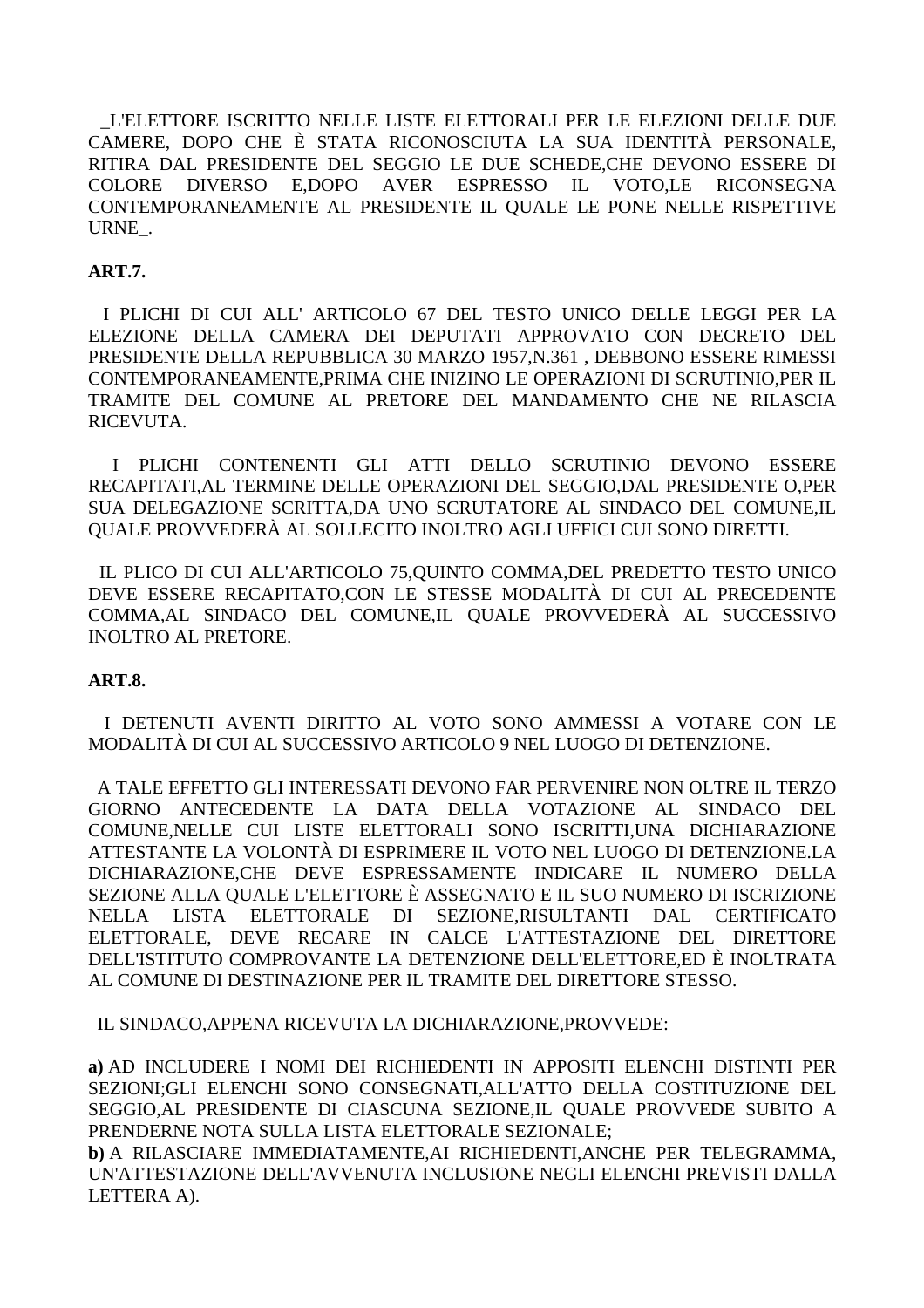I DETENUTI NON POSSONO VOTARE SE NON PREVIA ESIBIZIONE, OLTRE CHE DEL CERTIFICATO ELETTORALE, ANCHE DELLA ATTESTAZIONE DI CUI ALLA LETTERA B) DEL TERZO COMMA CHE, A CURA DEL PRESIDENTE DEL SEGGIO SPECIALE, È RITIRATA ED ALLEGATA AL TALLONCINO DI CONTROLLO DEL CERTIFICATO ELETTORALE.

### **ART.9.**

PER LE SEZIONI ELETTORALLNELLA CUI CIRCOSCRIZIONE ESISTONO OSPEDALI E CASE DI CURA CON ALMENO 100 E FINO A 199 POSTI LETTO O LUOGHI DI DETENZIONE E DI CUSTODIA PREVENTIVA. IL VOTO DEGLI ELETTORI IVI ESISTENTI VIENE RACCOLTO, DURANTE LE ORE IN CUI È APERTA LA VOTAZIONE, DA UNO **COMPOSTO SPECIALE** SEGGIO. DA **UN PRESIDENTE**  $E$ DA **DUE** SCRUTATORI, NOMINATI CON LE MODALITÀ STABILITE PER TALI NOMINE.

LA COSTITUZIONE DI TALE SEGGIO SPECIALE DEVE ESSERE EFFETTUATA IL GIORNO CHE PRECEDE LE ELEZIONI CONTEMPORANEAMENTE ALL'INSEDIAMENTO DELL'UFFICIO ELETTORALE DI SEZIONE.

UNO DEGLI SCRUTATORI ASSUME LE FUNZIONI DI SEGRETARIO DEL SEGGIO.

ALLE OPERAZIONI POSSONO ASSISTERE I RAPPRESENTANTI DI LISTA O DEI GRUPPI DI CANDIDATI.DESIGNATI PRESSO LA SEZIONE ELETTORALE.CHE NE FACCIANO RICHIESTA.

IL PRESIDENTE CURA CHE SIA RISPETTATA LA LIBERTÀ E LA SEGRETEZZA DEL VOTO.

DEI NOMINATIVI DEGLI ELETTORI VIENE PRESA NOTA IN APPOSITA LISTA AGGIUNTA DA ALLEGARE A QUELLA DELLA SEZIONE.

I COMPITI DEL SEGGIO.COSTITUITO A NORMA DEL PRESENTE ARTICOLO, SONO LIMITATI ESCLUSIVAMENTE ALLA RACCOLTA DEL VOTO DEI DEGENTI E DEI DETENUTI E CESSANO NON APPENA LE SCHEDE VOTATE, RACCOLTE IN PLICHI SEPARATI IN CASO DI PIÙ ELEZIONI, VENGONO PORTATE ALLA SEZIONE ELETTORALE PER ESSERE IMMESSE IMMEDIATAMENTE NELL'URNA O NELLE URNE DESTINATE ALLA VOTAZIONE, PREVIO RISCONTRO DEL LORO NUMERO CON OUELLO DEGLI ELETTORI CHE SONO STATI ISCRITTI NELL'APPOSITA LISTA.

ALLA SOSTITUZIONE DEL PRESIDENTE E DEGLI SCRUTATORI EVENTUALMENTE ASSENTI O IMPEDITI.SI PROCEDE CON LE MODALITÀ STABILITE PER LA SOSTITUZIONE DEL PRESIDENTE E DEI COMPONENTI DEI SEGGI NORMALL.

LE DISPOSIZIONI DI CUI AL PRESENTE ARTICOLO SI APPLICANO ANCHE PER LE SEZIONI OSPEDALIERE PER LA RACCOLTA DEL VOTO DEI RICOVERATI CHE A GIUDIZIO DELLA DIREZIONE SANITARIA NON POSSONO ACCEDERE ALLA CABINA.

NEGLI OSPEDALI E CASE DI CURA CON MENO DI 100 POSTI LETTO,IL VOTO DEGLI ELETTORI IVI RICOVERATI VIENE RACCOLTO CON LE MODALITÀ PREVISTE DALL' ARTICOLO 53 DEL DECRETO DEL PRESIDENTE DELLA REPUBBLICA 30 MARZO 1957.N.361.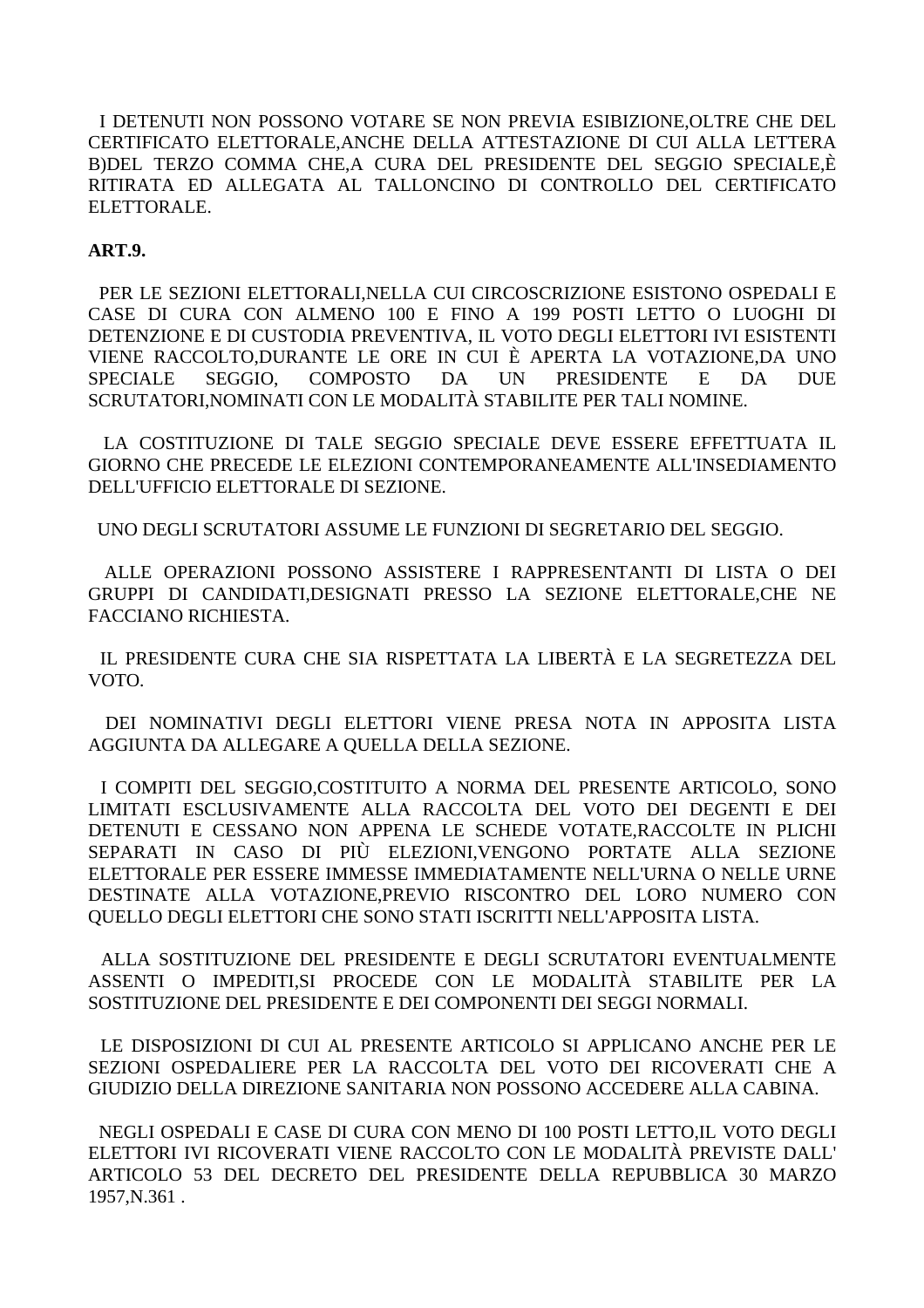QUALORA IN UN LUOGO DI DETENZIONE I DETENUTI AVENTI DIRITTO AL VOTO SIANO PIÙ DI CINQUECENTO,LA COMMISSIONE ELETTORALE MANDAMENTALE,SU PROPOSTA DEL SINDACO,ENTRO IL SECONDO GIORNO ANTECEDENTE LA VOTAZIONE,RIPARTISCE I DETENUTI STESSI, AI FINI DELLA RACCOLTA DEL VOTO CON LO SPECIALE SEGGIO PREVISTO NEL PRESENTE ARTICOLO,TRA LA SEZIONE NELLA CUI CIRCOSCRIZIONE HA SEDE IL LUOGO DI DETENZIONE ED UNA SEZIONE CONTIGUA.

# **TITOLO III DISPOSIZIONI PARTICOLARI PER LA VALLE D'AOSTA**

## **ART.10.**

 QUANDO,PER QUALSIASI CAUSA,RESTI VACANTE IL SEGGIO DI DEPUTATO O DI SENATORE NEL COLLEGIO DELLA VALLE D'AOSTA,IL PRESIDENTE DELLA RISPETTIVA ASSEMBLEA LEGISLATIVA NE DÀ IMMEDIATA COMUNICAZIONE AL PRESIDENTE DEL CONSIGLIO DEI MINISTRI ED AL MINISTRO PER L'INTERNO,PERCHÉ SI PROCEDA AD ELEZIONE SUPPLETIVA.

 I COMIZI SONO CONVOCATI CON DECRETO DEL PRESIDENTE DELLA REPUBBLICA,SU DELIBERAZIONE DEL CONSIGLIO DEI MINISTRI, PURCHÈ INTERCORRA ALMENO UN ANNO DALLA DATA DELLA VACANZA ALLA SCADENZA NORMALE DELLA LEGISLATURA.

 LE ELEZIONI SUPPLETIVE SONO INDETTE ENTRO SEI MESI DALLA DATA DELLA VACANZA,DICHIARATA DALLA GIUNTA DELLE ELEZIONI.

 IL DEPUTATO O IL SENATORE ELETTO CON ELEZIONE SUPPLETIVA CESSA DAL MANDATO CON LA SCADENZA COSTITUZIONALE O CON L'ANTICIPATO SCIOGLIMENTO DELLE CAMERE.

 NEL CASO IN CUI SI PROCEDA AD ELEZIONI SUPPLETIVE,LE CAUSE DI INELEGGIBILITÀ PREVISTE DALL' ARTICOLO 7 DEL DECRETO DEL PRESIDENTE DELLA REPUBBLICA 30 MARZO 1957,N.361 ,NON HANNO EFFETTO SE LE FUNZIONI ESERCITATE SIANO CESSATE ENTRO I SETTE GIORNI SUCCESSIVI ALLA DATA DI PUBBLICAZIONE DEL DECRETO DI INDIZIONE DELLE ELEZIONI.

## **TITOLO IV DISPOSIZIONI FINALI**

### **ART.11.**

 PER LA PRESENTAZIONE DELLE LISTE DI CANDIDATI ALLA ELEZIONE DEI CONSIGLI CIRCOSCRIZIONALI CHE NON SI SVOLGANO CONTEMPORANEAMENTE ALLA ELEZIONE DEL CONSIGLIO COMUNALE,NESSUNA SOTTOSCRIZIONE È RICHIESTA PER I PARTITI O GRUPPI POLITICI RAPPRESENTATI NEL CONSIGLIO COMUNALE IN CARICA AL MOMENTO DELLA INDIZIONE DELLE ELEZIONI E COSTITUITI IN GRUPPI CONSILIARI O CHE ABBIANO PRESENTATO LISTE ED ABBIANO OTTENUTO ALMENO UN SEGGIO NELL'ELEZIONE PER LO STESSO CONSIGLIO.

### **ART.12.**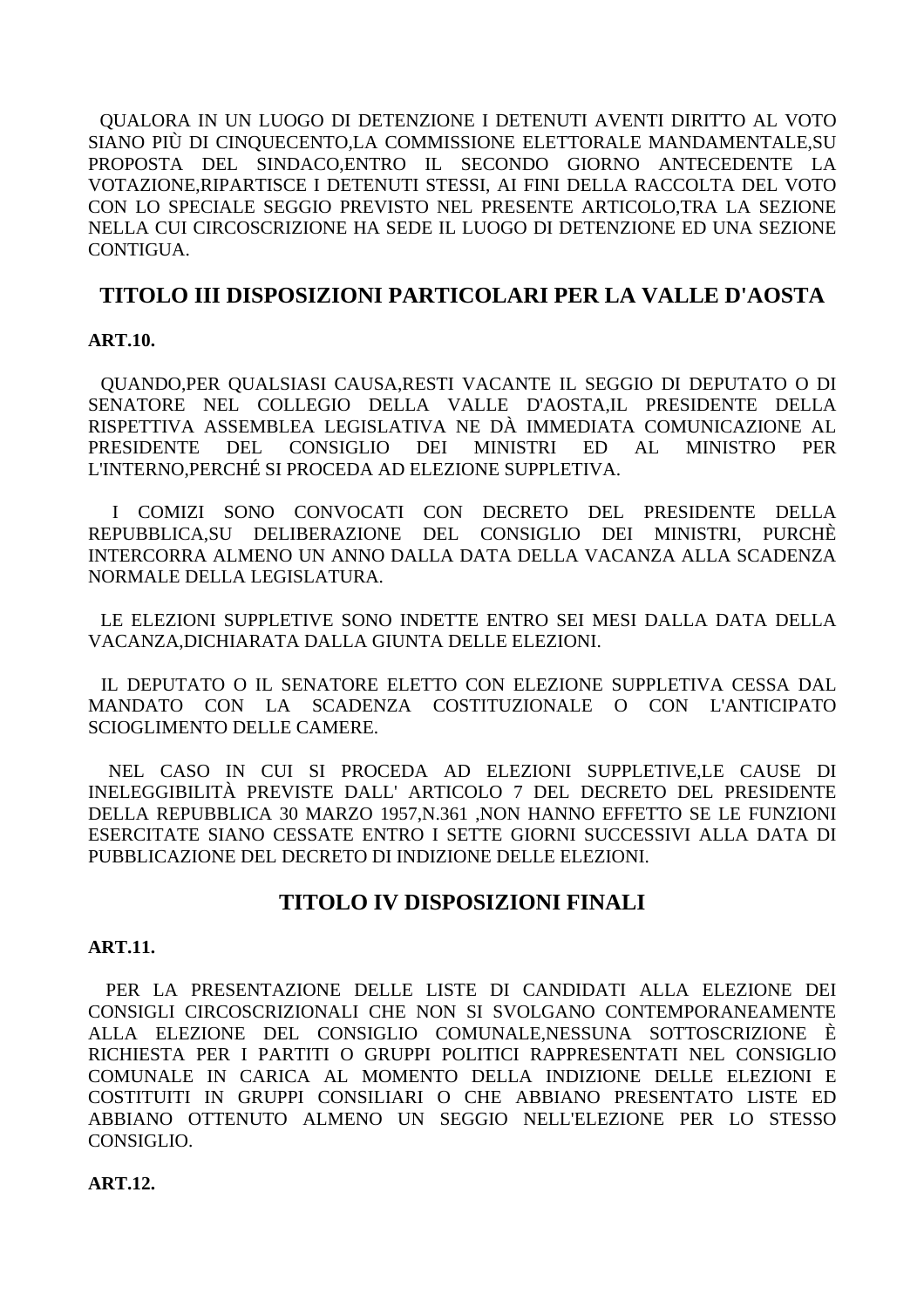IN OCCASIONE DI TUTTE LE CONSULTAZIONI ELETTORALI,AL PRESIDENTE DELL'UFFICIO ELETTORALE DI SEZIONE È CORRISPOSTO DAL COMUNE NEL QUALE L'UFFICIO HA SEDE UN ONORARIO FISSO DI L.25.000 AL LORDO DELLE RITENUTE DI LEGGE, OLTRE IL TRATTAMENTO DI MISSIONE, SE DOVUTO, NELLA MISURA CORRISPONDENTE  $\mathbf{A}$ **OUELLA CHE** SPETTA AI DIRIGENTI **SUPERIORI** DELL'AMMINISTRAZIONE DELLO STATO.

A CIASCUNO DEGLI SCRUTATORI ED AL SEGRETARIO DEGLI UFFICI ELETTORALI DI SEZIONE IL COMUNE NEL QUALE HA SEDE L'UFFICIO ELETTORALE DEVE CORRISPONDERE UN ONORARIO FISSO DI L.20.000 AL LORDO DELLE RITENUTE DI LEGGE.

SE LE ELEZIONI DA EFFETTUARE SIANO PIÙ DI UNA, L'ONORARIO FISSO DI CUI SOPRA VIENE ELEVATO A L.30.000 PER IL PRESIDENTE ED A L.25.000 PER GLI SCRUTATORI ED IL SEGRETARIO.

AL PRESIDENTE ED AI COMPONENTI DEL SEGGIO SPECIALE DI CUI AL PRECEDENTE ARTICOLO 9 SPETTA UN ONORARIO FISSO, OUALE CHE SIA IL NUMERO DELLE CONSULTAZIONI CHE HANNO LUOGO NEL MEDESIMO GIORNO. RISPETTIVAMENTE, DI LIRE 16.000 E L.12.000 AL LORDO DELLE RITENUTE DI LEGGE.

#### **ART.13.**

PER L'ELEZIONE DEI CONSIGLI COMUNALI, SEMPRE CHE IL COMUNE ABBIA PIÙ DI UNA SEZIONE ELETTORALE, OLTRE AGLI EMOLUMENTI DI CUI AL PRECEDENTE ARTICOLO.È CORRISPOSTO UN ONORARIO GIORNALIERO.AL LORDO DELLE RITENUTE DI LEGGE.DI L.10.000 A CIASCUN COMPONENTE ED AL SEGRETARIO DELL'ADUNANZA DEI PRESIDENTI DI SEGGIO.DI CUI ALL'ARTICOLO 67 DEL TESTO UNICO 16 MAGGIO 1960, N.570 , NONCHÉ A CIASCUN COMPONENTE, ESCLUSO IL PRESIDENTE, ED AL SEGRETARIO DELL'UFFICIO CENTRALE, DI CUI ALL'ARTICOLO 71 DEL SOPRACITATO TESTO UNICO N.570,A TITOLO DI RETRIBUZIONE PER OGNI GIORNO DI EFFETTIVA PARTECIPAZIONE AI LAVORI DEMANDATI DALLA LEGGE AI DUE CONSESSI.

AL PRESIDENTE DEL PREDETTO UFFICIO CENTRALE SPETTA UN ONORARIO GIORNALIERO, AL LORDO DELLE RITENUTE DI LEGGE, DI L.15.000 E, SE DOVUTO, IL TRATTAMENTO DI MISSIONE PREVISTO AL PRIMO COMMA DELL'ARTICOLO 12.

### **ART.14.**

A CIASCUN COMPONENTE ED AL SEGRETARIO DEGLI UFFICI CENTRALI CIRCOSCRIZIONALI DI CUI ALL' ARTICOLO 13 DEL DECRETO DEL PRESIDENTE **DELLA** REPUBBLICA 30 **MARZO** 1957.N.361 .DEGLI UFFICI ELETTORALI CIRCOSCRIZIONALI E DEGLI UFFICI ELETTORALI REGIONALI DI CUI AGLI ARTICOLI 6 E 7 DELLA LEGGE 6 FEBBRAIO 1948, N.29, DEGLI UFFICI PROVINCIALI PER IL REFERENDUM DI CUI ALL' ARTICOLO 21 DELLA LEGGE 25 MAGGIO 1970, N.352, DEGLI UFFICI CENTRALI CIRCOSCRIZIONALI E DEGLI UFFICI CENTRALI REGIONALI DI CUI ALL' ARTICOLO 8 DELLA LEGGE 17 FEBBRAIO 1968.N.108, NONCHÉ DEGLI UFFICI ELETTORALI CIRCOSCRIZIONALI E DEGLI UFFICI ELETTORALI CENTRALI DI CUI AGLI ARTICOLI 12 E 13 DELLA LEGGE 8 MARZO 1951, N.122, A TITOLO DI RETRIBUZIONE PER OGNI GIORNO DI EFFETTIVA PARTECIPAZIONE AI LAVORI DEI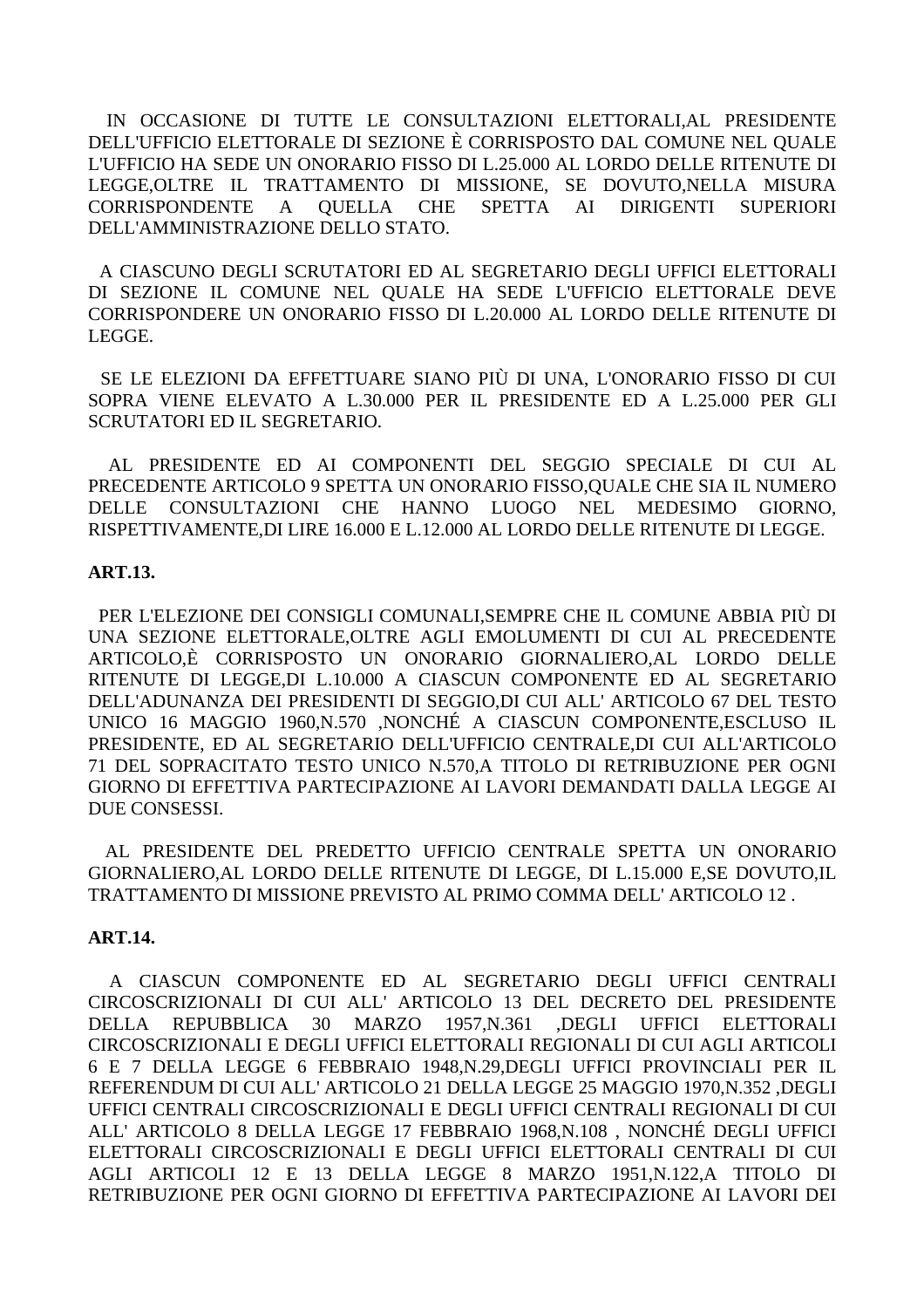RISPETTIVI CONSESSI È CORRISPOSTO UN ONORARIO GIORNALIERO,AL LORDO DELLE RITENUTE DI LEGGE,DI L.10.000.

 AI COMPONENTI ED AI SEGRETARI DEI PREDETTI CONSESSI È INOLTRE CORRISPOSTO,SE DOVUTO,IL TRATTAMENTO DI MISSIONE INERENTE ALLA QUALIFICA RIVESTITA OVVERO,SE ESTRANEI ALLA AMMINISTRAZIONE DELLO STATO,NELLA MISURA CORRISPONDENTE A QUELLA CHE SPETTA AI DIRETTORI DI SEZIONE DELL'AMMINISTRAZIONE PREDETTA.

 AI PRESIDENTI DEGLI UFFICI ELETTORALI DI CUI AL PRIMO COMMA,A TITOLO DI RETRIBUZIONE PER OGNI GIORNO DI EFFETTIVA PARTECIPAZIONE AI LAVORI DEI RISPETTIVI CONSESSI,È CORRISPOSTO UN ONORARIO GIORNALIERO,AL LORDO DELLE RITENUTE DI LEGGE,DI L.15.000 NONCHÉ, SE DOVUTO,IL TRATTAMENTO DI MISSIONE INERENTE ALLA QUALIFICA RIVESTITA.

### **ART.15.**

 LE INDENNITÀ DI TRASFERTA PREVISTE NEL PRESENTE TITOLO NON SONO DOVUTE,OLTRE CHE NEI CASI DI CUI ALL' ARTICOLO 3 DELLA LEGGE 18 DICEMBRE 1973,N.836 ,QUANDO LE FUNZIONI SONO SVOLTE NELL'AMBITO DEL COMUNE DI RESIDENZA ANAGRAFICA DELLO INCARICATO.

 LE PERSONE INVIATE IN MISSIONE PER GLI INCARICHI PREVISTI NEL PRESENTE TITOLO SONO ESENTI DALL'OBBLIGO DEL RIENTRO IN SEDE DISPOSTO ALL' ARTICOLO 2 DELLA LEGGE 18 DICEMBRE 1973, N.836 .

 I TITOLI DI SPESA PER GLI ONORARI GIORNALIERI PREVISTI NEL PRESENTE TITOLO DEVONO ESSERE CORREDATI DA ESTRATTI DEI VERBALI RELATIVI ALLE SINGOLE RIUNIONI.

### **ART.16.**

È ABROGATA LA LEGGE 22 MAGGIO 1970,N.312 .

### **ART.17.**

 TUTTE LE SPESE PER L'ORGANIZZAZIONE TECNICA E L'ATTUAZIONE DELLE ELEZIONI POLITICHE E DEI REFERENDUM PREVISTI DAI TITOLI I E II DELLA LEGGE 25 MAGGIO 1970,N.352 ,SONO A CARICO DELLO STATO.

 LE SPESE PER L'ORGANIZZAZIONE TECNICA E L'ATTUAZIONE DELLE ELEZIONI DEI CONSIGLI REGIONALI,PROVINCIALI E COMUNALI,FATTA ECCEZIONE DI QUELLE INDICATE NEL SUCCESSIVO COMMA,SONO A CARICO DEGLI ENTI AI QUALI I CONSIGLI APPARTENGONO.

 SONO,COMUNQUE,A CARICO DELLO STATO LE SPESE PER IL FUNZIONAMENTO DEI PROPRI UFFICI INTERESSATI ALLE ELEZIONI,PER LA SPEDIZIONE DEI CERTIFICATI ELETTORALI AGLI ELETTORI RESIDENTI FUORI DEL COMUNE E DELLE CARTOLINE AVVISO AGLI ELETTORI RESIDENTI ALL'ESTERO,PER LA FORNITURA DELLE SCHEDE PER LA VOTAZIONE,DEI MANIFESTI RECANTI I NOMI DEI CANDIDATI E DEGLI ELETTI,DEGLI STAMPATI E DELLE BUSTE OCCORRENTI PER LE OPERAZIONI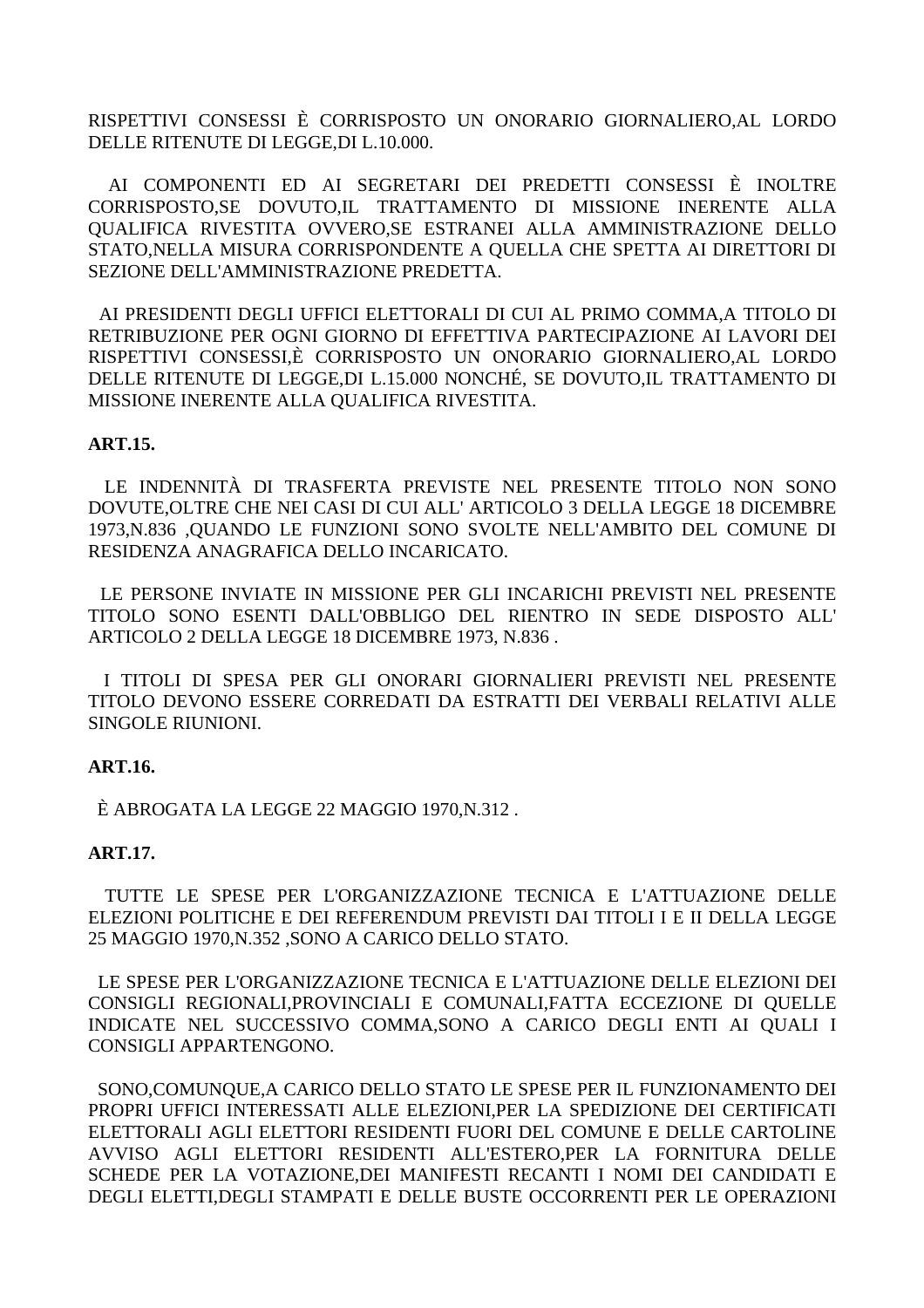DEGLI UFFICI ELETTORALI DI SEZIONE NONCHÉ LE SPESE PER LA SPEDIZIONE DEI PLICHI DEI PREDETTI UFFICI, COMPRESE QUELLE PER L'APERTURA DEGLI UFFICI POSTALI FUORI DEL NORMALE ORARIO DI LAVORO.

 NEL CASO DI CONTEMPORANEITÀ DI ELEZIONI POLITICHE CON LE ELEZIONI DEI CONSIGLI REGIONALI,TUTTE LE SPESE DERIVANTI DA ADEMPIMENTI COMUNI ALLE ELEZIONI VENGONO RIPARTITE TRA LO STATO E LA REGIONE RISPETTIVAMENTE NELLA MISURA DI DUE TERZI E DI UN TERZO.

 IN QUALUNQUE CASO DI CONTEMPORANEITÀ DI ELEZIONI DEI CONSIGLI REGIONALI,PROVINCIALI E COMUNALI,VENGONO RIPARTITE IN PARTI UGUALI TRA GLI ENTI INTERESSATI TUTTE LE SPESE DERIVANTI DA ADEMPIMENTI COMUNI ALLE CONSULTAZIONI.

 GLI ONERI PER IL TRATTAMENTO ECONOMICO DEI COMPONENTI DEI SEGGI E PER GLI ADEMPIMENTI DI SPETTANZA DEI COMUNI QUANDO LE ELEZIONI NON RIGUARDINO ESCLUSIVAMENTE I CONSIGLI COMUNALI,SONO ANTICIPATI DAI COMUNI E RIMBORSATI DALLO STATO,DALLA REGIONE O DALLA PROVINCIA,IN BASE A DOCUMENTATO RENDICONTO,DA PRESENTARSI ENTRO IL TERMINE DI TRE MESI DALLA DATA DELLE CONSULTAZIONI.

 LO STATO, LE REGIONI O LE PROVINCE SONO TENUTE AD EROGARE AI COMUNI,NEL MESE PRECEDENTE LE CONSULTAZIONI,ACCONTI PARI AL 90 PER CENTO DELLE SPESE CHE SI PRESUME ESSI DEBBANO ANTICIPARE.

 AI FONDI ISCRITTI NEL BILANCIO DELLO STATO PER EFFETTO DELLE PRESENTI DISPOSIZIONI,SI APPLICANO LE NORME CONTENUTE NEL SECONDO E TERZO COMMA DELL' ARTICOLO 36 DEL REGIO DECRETO 18 NOVEMBRE 1923, N.2440 ,E SUCCESSIVE MODIFICAZIONI.I FONDI STESSI POSSONO ESSERE UTILIZZATI CON ORDINI DI ACCREDITAMENTO DI AMMONTARE ANCHE SUPERIORE AI LIMITI DI CUI ALL' ARTICOLO 56 DEL REGIO DECRETO 18 NOVEMBRE 1923,N.2440 ,E SUCCESSIVE MODIFICAZIONI.A CARICO DI TALI ORDINI DI ACCREDITAMENTO POSSONO ESSERE IMPUTATE,PER INTERO,SPESE DIPENDENTI DA CONTRATTI.

### **ART.18.**

 IN OCCASIONE DI CONSULTAZIONI POPOLARI IL PERSONALE DEI COMUNI,DELLE PREFETTURE,DEL MINISTERO DELL'INTERNO,NONCHÉ DEL MINISTERO DI GRAZIA E GIUSTIZIA,ADDETTO A SERVIZI ELETTORALI, PUÒ ESSERE AUTORIZZATO DALLA RISPETTIVA AMMINISTRAZIONE,ANCHE IN DEROGA ALLE VIGENTI DISPOSIZIONI,AD EFFETTUARE LAVORO STRAORDINARIO SINO AD UN MASSIMO INDIVIDUALE DI 80 ORE MENSILI,PER IL PERIODO INTERCORRENTE DALLA DATA DI PUBBLICAZIONE DEL DECRETO DI CONVOCAZIONE DEI COMIZI AL TRENTESIMO GIORNO SUCCESSIVO AL GIORNO DELLE CONSULTAZIONI STESSE.

## **ART.19.**

 IL GOVERNO DELLA REPUBBLICA È AUTORIZZATO A PROVVEDERE, ENTRO IL TERMINE DI UN ANNO,ALL'EMANAZIONE DI UN TESTO UNICO, NEL QUALE DOVRANNO ESSERE RIUNITE E COORDINATE CON LA PRESENTE LEGGE,TUTTE LE